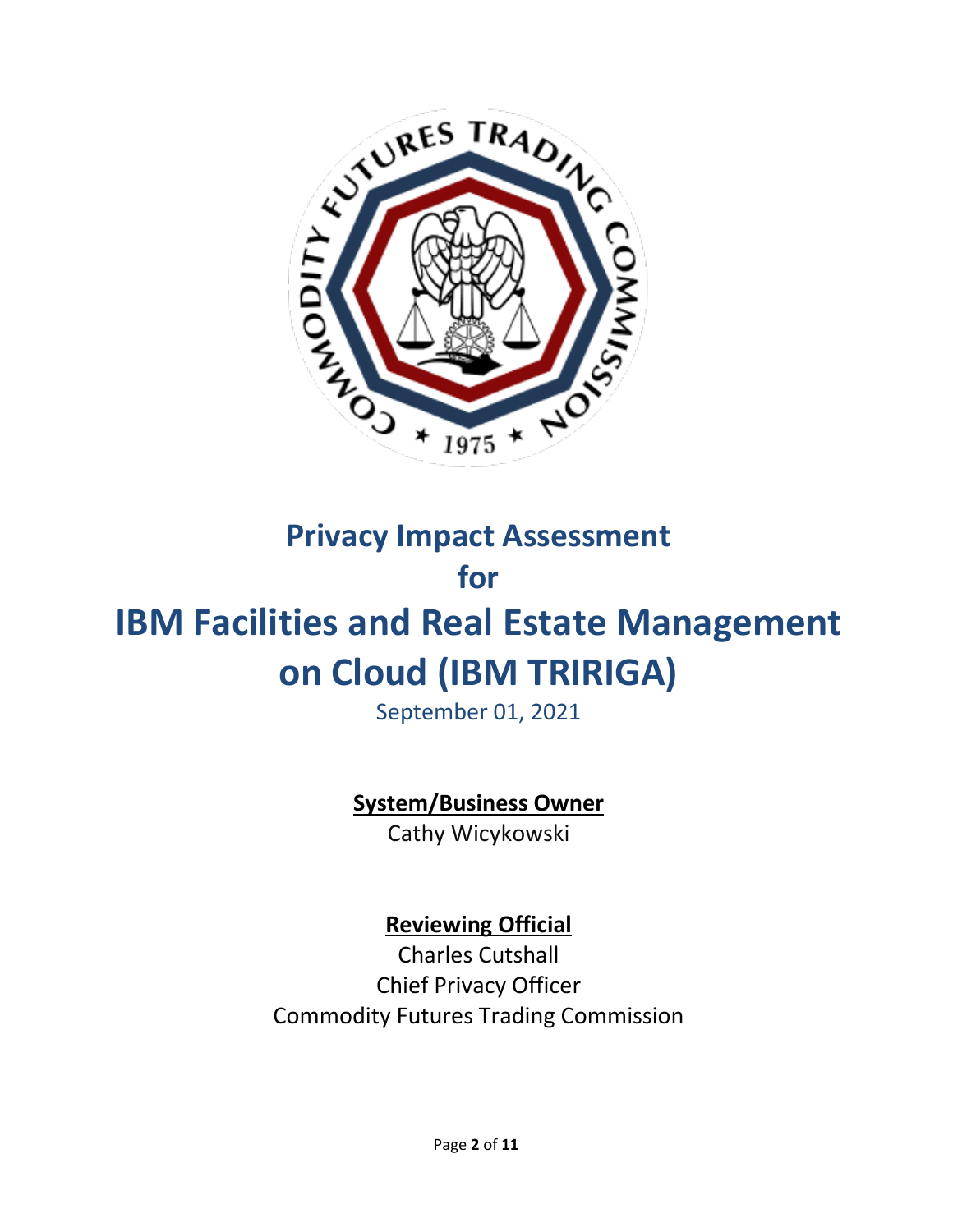#### L  **SYSTEM OVERVIEW**

1) Describe the purpose of the system/collection:

The Computer-Aided Facilities Management (CAFM) System is utilized by the CFTC to oversee space management and move management. The CAFM system is primarily used to monitor building and workspace occupancy at its headquarters in Washington, DC and its three regional offices located in New York, Chicago, and Kansas City. Data that is captured for this purpose is also used to assist with strategic space decisions and the adaptation of space to create the most efficient floor plans from an organizational perspective. Space information is obtained from the Computer Aided Design (CAD) drawings for each location. Information about an individual located in a space is provided by the person's Business Management Specialist or the Contracting Officer's Representative (COR).

There will be approximately 50 users of the CAFM system, all part of the Division of Administration. Members of the Business Operations Branch (BOB) are the primary users of the system, with select members of the IT Branch also having access. The Business Management Specialists (BMS) provide the data associated with each new Federal employee while CORs provide the information for Contractors. The BMS also provides space assignments for the individuals. Whenever moves are to be made, the BMS provides the new location as well as any division or title changes. The BMS also enters any departing staff into the Employee Offboarding System. The system will be updated by two members of the Facility Operational Services Section of BOB and everyone else will have read-only access. The CAFM system maintains information for all active staff. Currently, there are approximately 700 Federal employees, 450 Contractors, 50 Interns, and 6 detailees on staff (collectively referred to as "staff"). Once the system is implemented, historical data will also be retained for all staff who depart from the CFTC.

2) Provide a data map or model illustrating how information is structured or is processed by the system throughout its life cycle. Include a brief description of the data flows.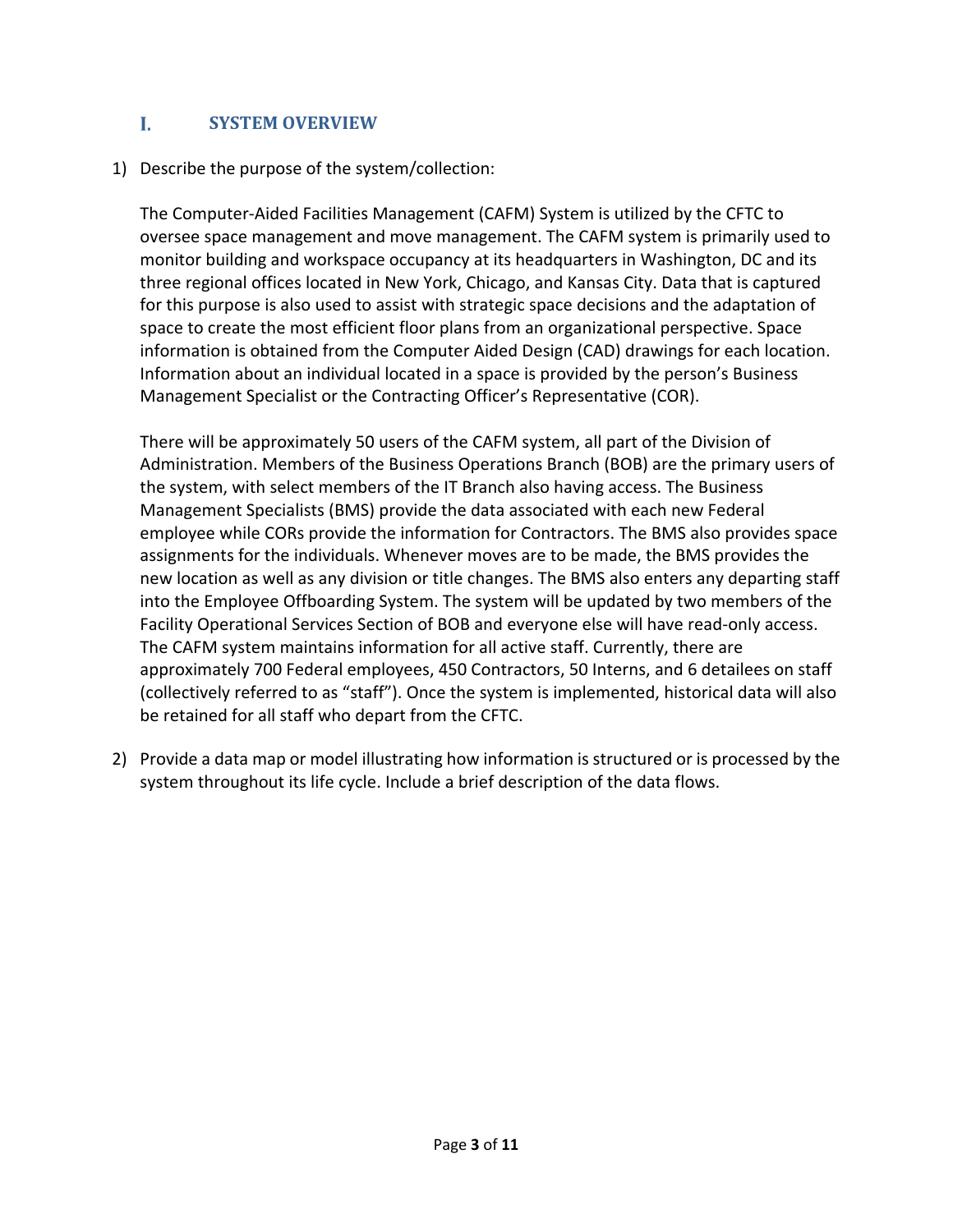

- 1. Business Management Specialists (BMS) provide the data associated with each new Federal staff member.
- 2. Staff information is received by system administrators via one of three ways:
	- a. Onboarding staff information is received on CFTC Form 719: New Staff Requirements, distributed as a digital attachment to the SAC Notice issued by Security and Emergency Management.
	- b. Changes to staff information are received on CFTC Form 720: Employee/Contractor Change, which is automatically generated by the Workforce Change Request System (WCR) and communicated via email.
	- c. Staff offboarding notices are generated by the Offboarding System and are also received via email.
- 3. All data is manually entered into the cloud-based system by one of two system administrators. Information can be retrieved from the cloud-based system by entering the staff name or user ID into a search field.
- 4. The Division of Administration (DA) is the primary user of the system information in the form of floorplans that show staff name, division indicator, and space information. They may share this information with other division leadership when planning space for reorganizations, division moves, or other related space activity. DA will also create, update, and delete data in Tririga.
- 5. Information can be shared via email or in printed format, and is stored on the CFTC Network Drive.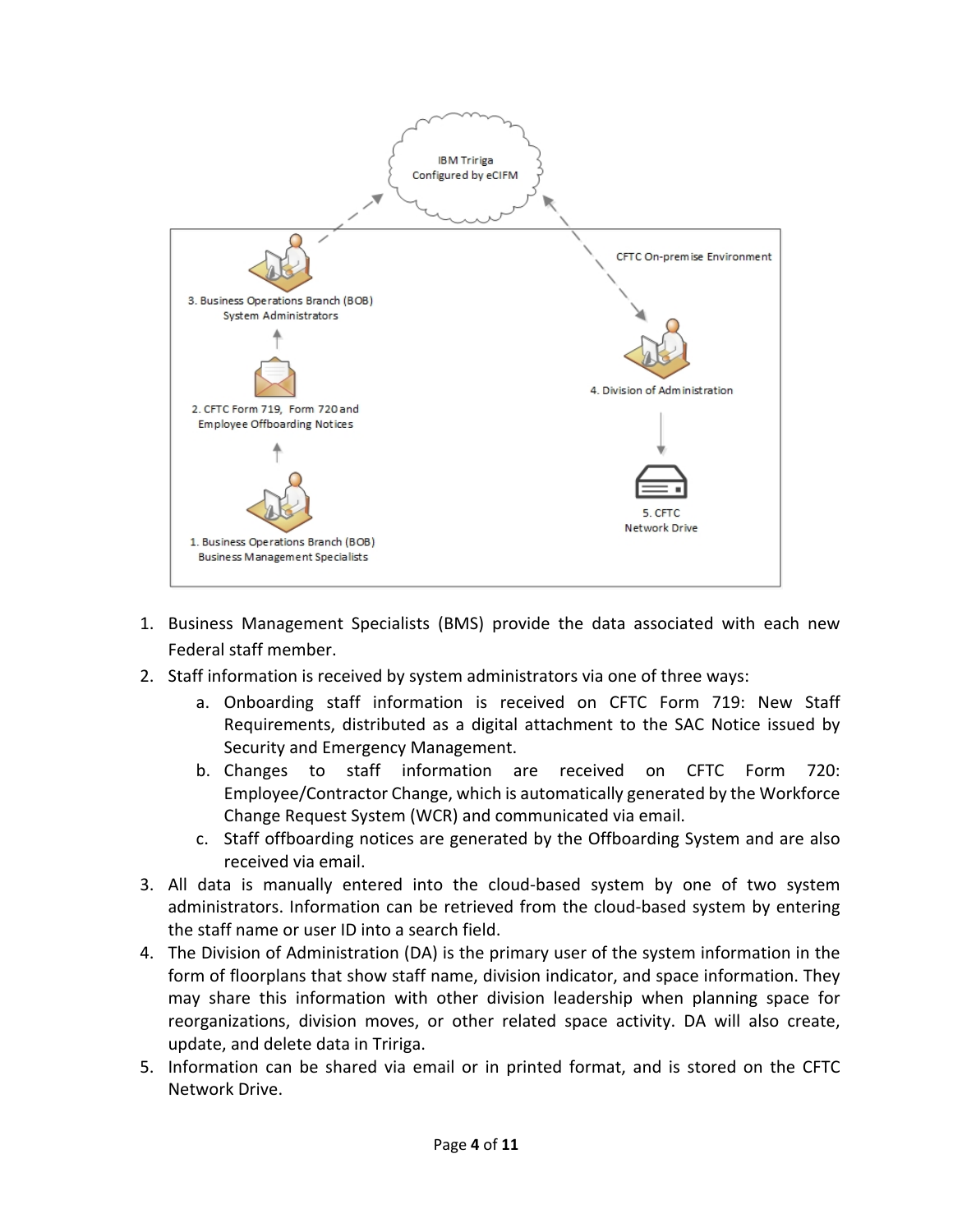#### П.  **AUTHORITY AND PURPOSE**

1) Wha t is the legal authority to collect, use, maintain, and share information in the system?

*5 U.S.C. 6101-6133; 5 U.S.C. 6301-6326; 44 U.S.C. 3101.*

#### III. **INFORMATION TYPES**

1) What information will be collected, maintained, used, and/or disseminated?

| <b>Identifying Numbers</b>                                 |                                                    |  |  |
|------------------------------------------------------------|----------------------------------------------------|--|--|
| $\Box$ Social Security Number                              | $\Box$ Truncated or Partial Social Security Number |  |  |
| $\Box$ Driver's License Number                             | $\Box$ License Plate Number                        |  |  |
| $\Box$ Patient ID Number                                   | □ File/Case ID Number                              |  |  |
| <b>Student ID Number</b>                                   | $\Box$ Health Plan Beneficiary Number              |  |  |
| $\Box$ Passport Number                                     | $\Box$ Federal Student Aid Number                  |  |  |
| $\Box$ Employee Identification Number                      | $\Box$ Taxpayer Identification Number              |  |  |
| $\Box$ Professional License Number                         | $\Box$ Legal Entity Identifier                     |  |  |
| $\Box$ Credit/Debit Card Number                            | $\Box$ National Futures Association ID             |  |  |
| □ Personal Bank Account Number                             | $\Box$ Other ID if it can be traced back to an     |  |  |
|                                                            | individual                                         |  |  |
| $\Box$ Personal Device Identifiers or Serial Numbers       |                                                    |  |  |
| <b>Contact Information</b>                                 |                                                    |  |  |
| $\Box$ Personal Mobile Number                              | $\Box$ Business Phone Number                       |  |  |
| $\Box$ Personal E-mail Address                             | $\boxtimes$ Business E-mail Address                |  |  |
| $\Box$ Home Phone Number                                   | $\Box$ Personal or Business Fax Number             |  |  |
| $\Box$ Home Mailing Address                                | $\Box$ Business Mailing Address                    |  |  |
| <b>Sole Proprietors</b>                                    |                                                    |  |  |
| $\Box$ Business Taxpayer Identification Number             | $\Box$ Business Mailing Address                    |  |  |
| $\Box$ Business Credit Card Number                         | $\Box$ Business Phone or Fax Number                |  |  |
| <b>Business Bank Account Number</b>                        | <b>Business Mobile Numbers</b>                     |  |  |
| <b>Business Device identifiers or Serial Numbers</b>       |                                                    |  |  |
|                                                            | <b>Biographical Information</b>                    |  |  |
| $\boxtimes$ Name                                           | $\Box$ Gender                                      |  |  |
| $\Box$ Date of Birth                                       | $\Box$ City or County of Birth                     |  |  |
| $\Box$ Country of Birth                                    | $\Box$ Zip Code                                    |  |  |
| $\Box$ Citizenship                                         | $\Box$ Military Service Information                |  |  |
| $\Box$ Spouse Information                                  | $\Box$ Academic Transcript                         |  |  |
| $\boxtimes$ Group/Org. Membership (e.g., division          | $\Box$ Resume or Curriculum Vitae                  |  |  |
| indicator)                                                 |                                                    |  |  |
| $\Box$ Location Data (e.g., GPS)                           | $\Box$ Nationality                                 |  |  |
| $\boxtimes$ Employment Information (e.g., type, title, and | $\Box$ Marital Status                              |  |  |
| what space they occupy)                                    |                                                    |  |  |
| □ Mother's Maiden Name                                     | $\Box$ Children Information                        |  |  |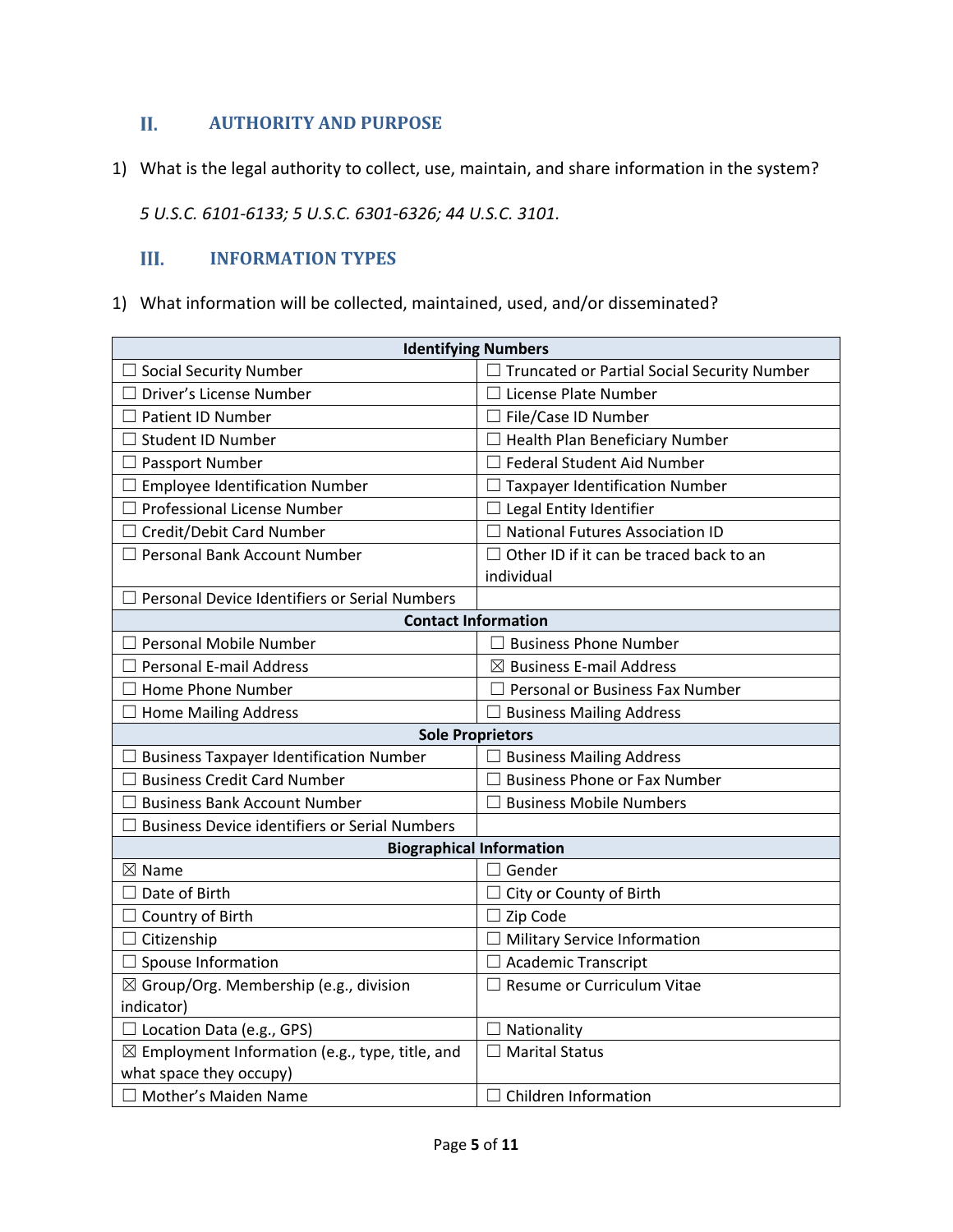| $\Box$ Location Data (Building and office/workstation     | $\boxtimes$ Employment Information (Type and Title, |  |
|-----------------------------------------------------------|-----------------------------------------------------|--|
| location)                                                 | Special Needs / Handicapped, CPR/AED                |  |
|                                                           | Responder, Floor Warden)                            |  |
| <b>Biometrics/Distinguishing Features/Characteristics</b> |                                                     |  |
| $\Box$ Fingerprints                                       | Height                                              |  |
| $\Box$ Retina/Iris Scans                                  | Voice/Audio Recording                               |  |
| $\Box$ Hair Color                                         | Eye Color                                           |  |
| $\Box$ Video Recording                                    | Photos                                              |  |
| Weight                                                    | Signatures                                          |  |

### 2) What information relating to CFTC users of the system will be collected, maintained, used, and/or disseminated?

| <b>Active Directory/Device Information</b> |                                             |  |  |
|--------------------------------------------|---------------------------------------------|--|--|
| l IP Address                               | l MAC Address                               |  |  |
| $\Box$ CFTC Asset Number                   | $\Box$ Device Identifiers or Serial Numbers |  |  |
| $\boxtimes$ User Name / No Password        | Log data                                    |  |  |

### **COLLECTING INFORMATION**

1) How is the information in this system collected?

All data is manually entered into the system by one of two System Administrators using information received via one of three ways:

- Onboarding staff information is received on CFTC Form 719: New Staff Requirements, distributed as a digital attachment to the SAC Notice issued by Security and Emergency Management.
- Changes to staff information are received on CFTC Form 720: Employee/Contractor Change, which is automatically generated by the Workforce Change Request System (WCR) and communicated via email. On rare occasions, an exception to bypass the WCR System is necessary and Form 720 is manually completed, scanned, and emailed to required parties for processing.
- Staff offboarding notices are generated by the Offboarding System and are also received via email.
- 2) If any forms are used to collect information that resides in the system, please include the name of such form(s) and any applicable control number (i.e. issued by CFTC, OMB, etc.).

| <b>Form</b>              | <b>Control No.</b> (If applicable) | <b>SORN(s)</b> (Please list all that apply.) |
|--------------------------|------------------------------------|----------------------------------------------|
| CFTC Form 719: New Staff | N/A                                | Privacy Act statement not included.          |
| Requirements             |                                    |                                              |
|                          |                                    |                                              |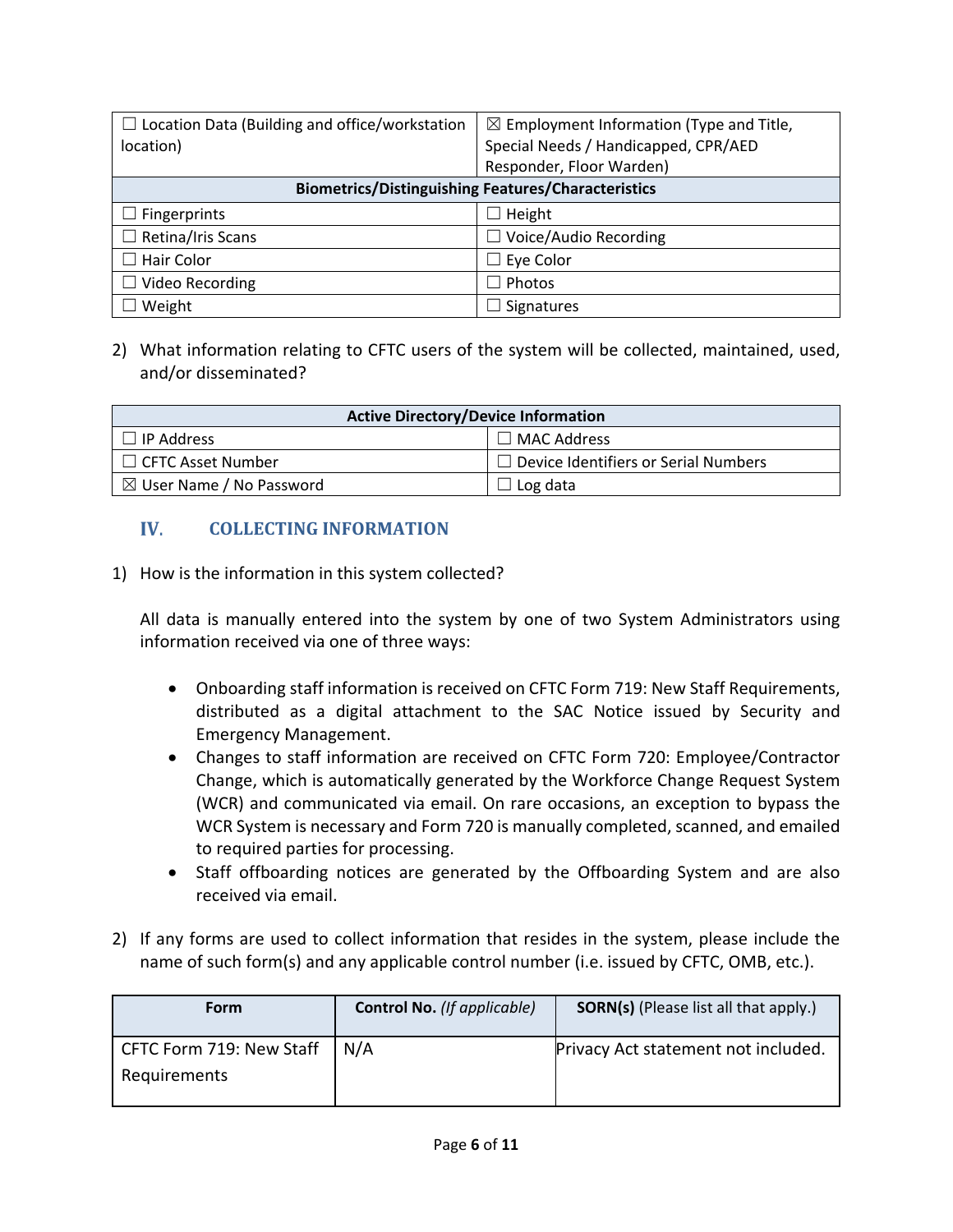| CFTC Form 720:      | N/A | Privacy Act statement not included. |
|---------------------|-----|-------------------------------------|
| Employee/Contractor |     |                                     |
| Change              |     |                                     |
|                     |     |                                     |

#### $V_{\cdot}$ **INFORMATION USE**

1) Will information in the system be retrieved using one or more of the data elements listed in Section III?

Yes, information will be retrieved from the system by entering the staff name or user ID into a search field. In addition, some staff information can also be retrieved by searching by building location and floor number.

2) If the information in the system is retrieved using one or more of the identifiers, what CFTC System of Records Notice (SORN) covers the information?

CFTC-5 *Employee Personnel, Payroll, Time and Attendance*. Categories of records in the system include: records related to telework and requests for reasonable accommodation, business and personal contact information, and employee identification number.

#### VI. **ACCESS AND SHARING**

1) With which internal CFTC Offices or Divisions is the information shared? For each Office or Division, what information is shared and for what purpose?

The Division of Administration (DA) is the primary user of the system information in the form of floorplans that show staff name, division indicator, and space information. Other reports can be generated that would show staff name, staff type, title, and what space they occupy. DA may also share this information with other division leadership when planning space for reorganizations, division moves, or other related space activity.

2) How is the information shared internally?

Information can be shared via email or in printed format. It is common to print the floorplans on a printer/plotter to get a larger, more readable printout for sharing.

3) With which external organization(s) is the information shared?

eCIFM Solutions, Inc.: Service provider of IBM Tririga software.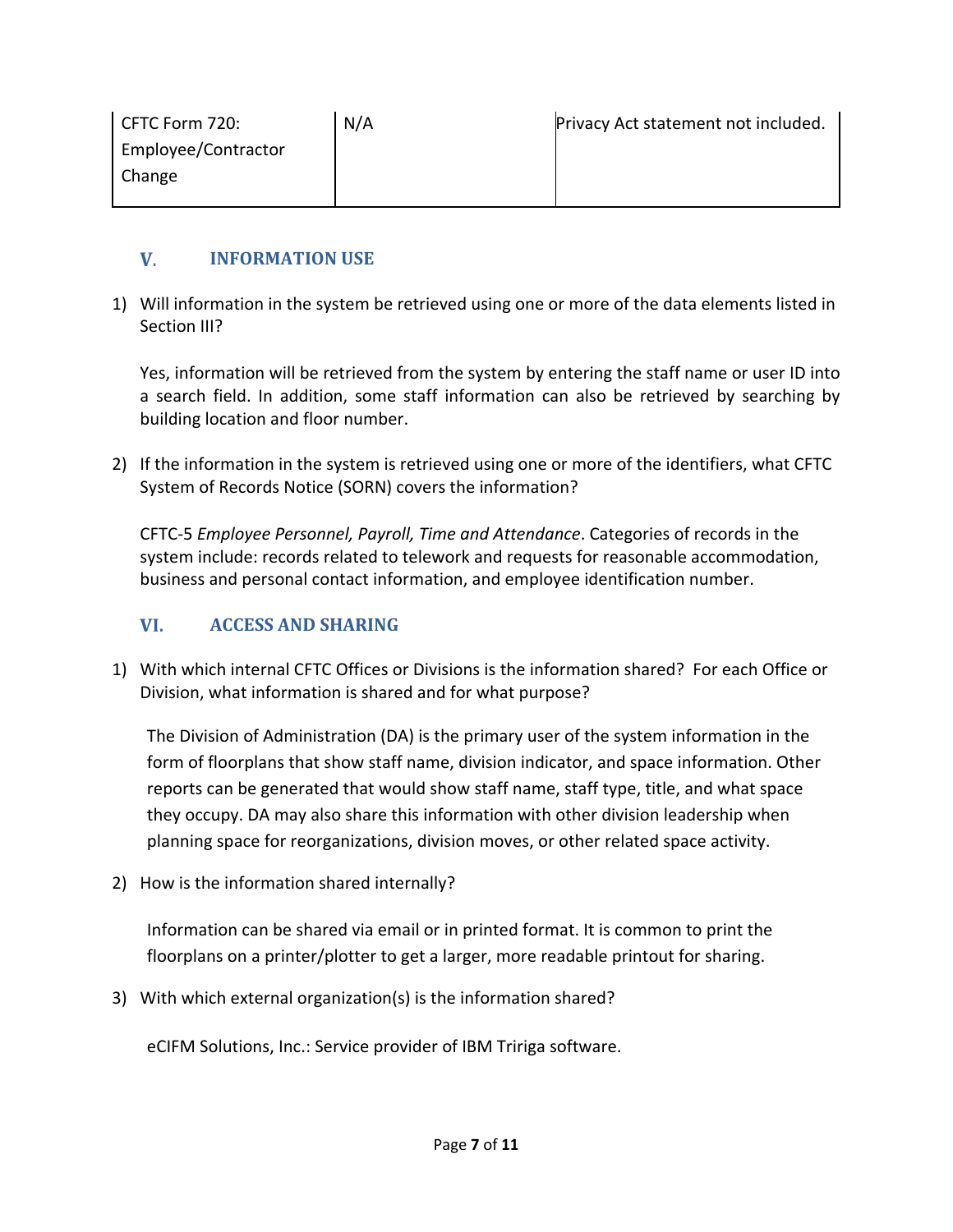IBM: Cloud Service Provider for Tririga, hosted on a FedRAMP-compliant platform and using FedRAMP-compliant software.

4) How is the information shared externally?

The information can be accessed by the vendor(s) servicing our account via directly logging into the system or via transaction logs. The vendors have signed Non-Disclosure Agreements and any individuals with direct access to the system will have completed a background check and been issued a personnel identity verification (PIV) card by the CFTC. The CFTC may share the information with other entities, such as landlords and the U.S. General Services Administration (GSA), as the Commission explores new space.

#### VII. **TRANSPARENCY**

1) How are individuals notified as to how their information will be collected, used, and/or shared within this system?

CFTC staff are notified of the collection and use of their information through this PIA.

2) Is a SORN required? If so, explain how the use of the information in this system is limited to the use specified in the SORN?

Yes, CFTC-5 *Employee Personnel, Payroll, Time and Attendance System* is a collection of information concerning CFTC staff. This system contains certain personnel records not covered by government-wide system of records notices, including records related to requests for reasonable accommodation, name, and business contact information.

#### VIII. **INDIVIDUAL PARTICIPATION**

1) Is the information collected directly from the individual?

No. The Business Management Specialist completes the forms for Federal Employees and the contracting office representative (COR) handles all forms for Contractors.

2) Is the collection mandatory or voluntary? If voluntary, what opportunities do the individuals have to decline to provide information?

Data collection is mandatory for an employee and/or contractor to onboard or offboard, as well as change offices during their employment.

3) Do individuals have an opportunity to consent to a particular use of the information? If so, how do they provide consent for a particular use?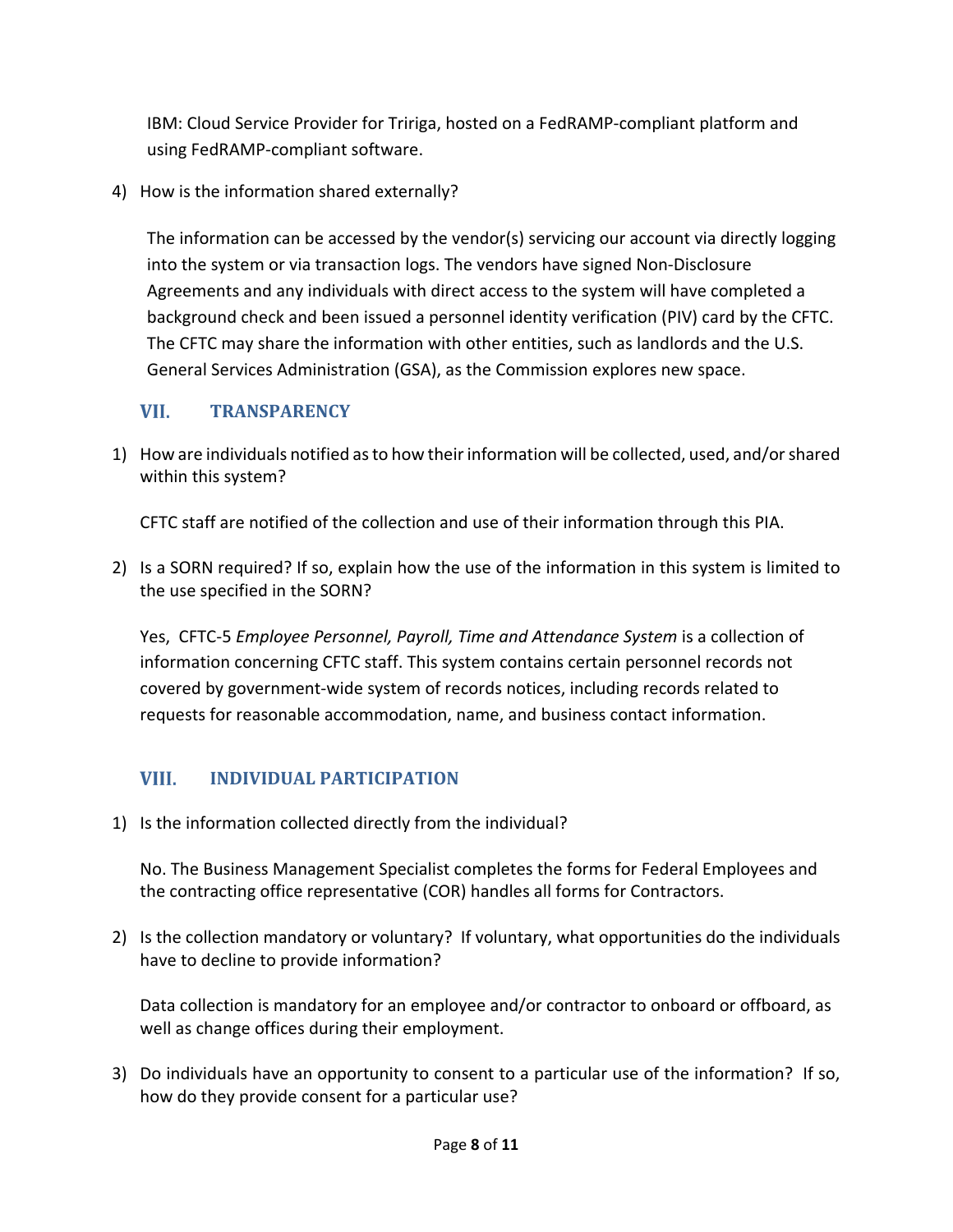No. The individual staff members do not see their onboarding form as it is filled out prior to when they come onboard. Likewise, they do not see any change request forms as the information is input directly into the Workforce Change Request System. Departing staff do get an offboarding notice from the system, but there is no opportunity for them to change any information.

#### IX.  **DATA MINIMIZATION**

1) What steps were taken to minimize the collection of PII in the system?

Approximately six years ago, the CFTC validated all data being collected and eliminated any PII that was unnecessary to successfully meet the objectives of using a CAFM system. In 2021, the same review took place as the CFTC prepared to build the new database.

#### $\mathbf{X}$ . **DATA QUALITY AND INTEGRITY**

- 1) How is data quality ensured throughout the information lifecycle and business processes associated with the use of the information?
	- $\boxtimes$  Cross referencing data entries with other systems
	- $\Box$  Third party data verification
	- $\Box$  Data taken directly from individuals
	- $\Box$  Character limits on text submissions
	- $\Box$  Numerical restrictions in text boxes
	- $\boxtimes$  Other: Monthly physical audit of all space in all locations

#### XI. **RETENTION**

1) What are the retention periods for the information?

All allocated space including open space, space relegated to non-staff use and space occupied by staff; the records are maintained in accordance with GRS 5.4, 010, "Facility, space, vehicle, equipment, stock, and supply administrative and operational records." CFTC will retain these records for five (5) years.

Draft, preliminary, intermediate, working, and contract negotiation drawings of facility design, engineering, and construction records are maintained in accordance with GRS 5.4, item 050. CFTC will retain these records until superseded or until project terminates.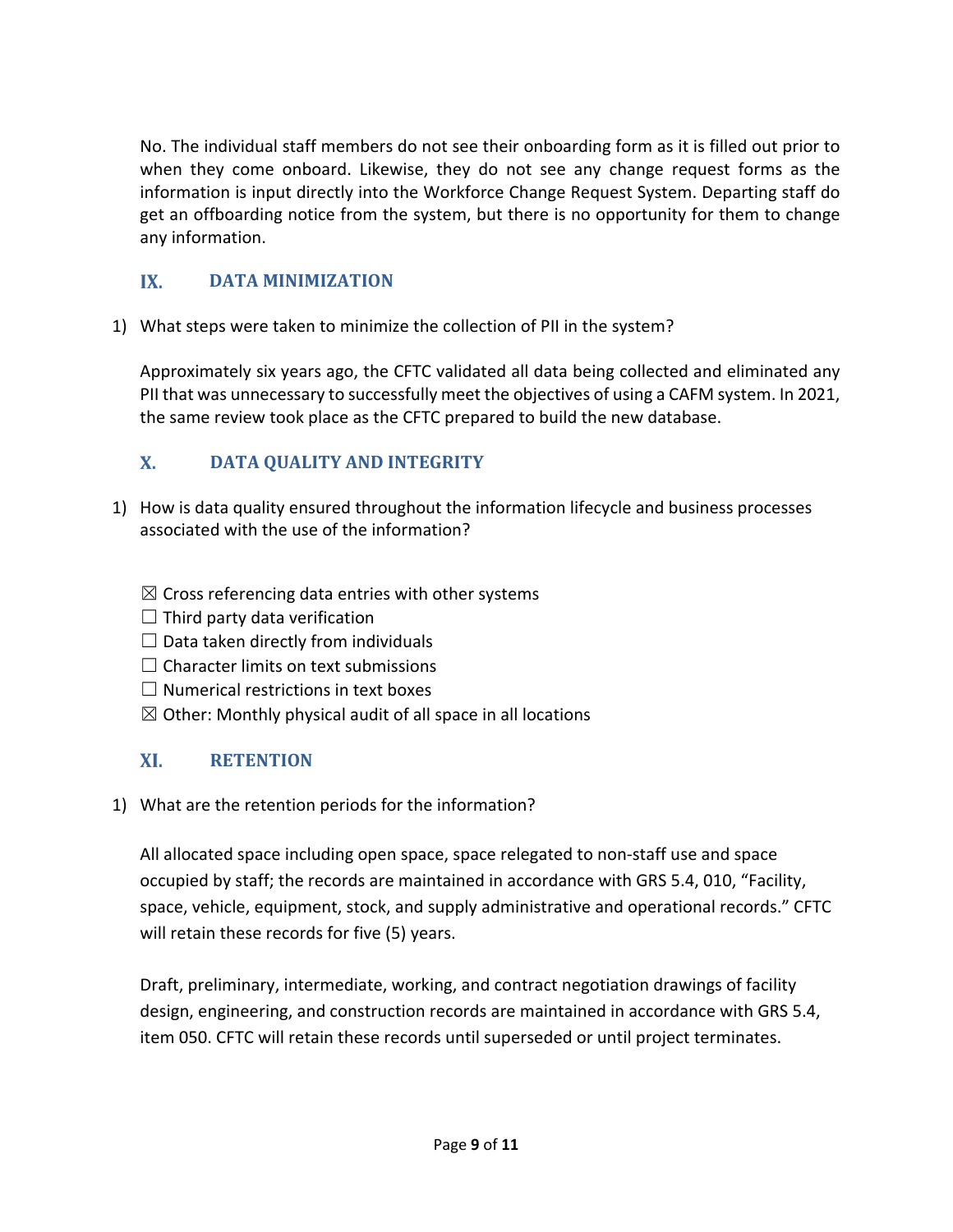Final and as-built drawings, plans, and designs and all other documents of facility design, engineering, and construction records are maintained in accordance with GRS 5.4, item 051. CFTC will maintain these records until they are superseded, the facility is transferred to a new owner, or the structure is removed from Federal inventory.

#### XII. **SECURITY**

- 1) What types of administrative safeguards protect the information?
	- $\Box$  Contingency Plan
	- $\boxtimes$  User manuals for the system
	- $\Box$  Rules of Behavior
	- $\boxtimes$  Non-Disclosure or other contractual agreement
	- ☐ Other:
- 2) What types of physical safeguards protect the information?
	- $\Box$  Guards
	- $\boxtimes$  Identification Badges
	- □ Biometric
	- □ Cameras
	- $\boxtimes$  Physically secured space with need to know access
	- ☐ Other:

Please note: Since divisions within CFTC will print out Tririga data for floor planning purposes, access to that printed out information at CFTC requires a badge and a need to know.

- 3) What types of technical safeguards protect the information?
	- $\boxtimes$  User Identification
	- □ Firewall
	- $\Box$  Virtual Private Network (VPN)
	- $\Box$  Multi-factor Authentication (MFA)
	- ☐ Passwords
	- $\Box$  Encryption
	- $\Box$  De-Identification
	- $\Box$  Anonymization
	- $\boxtimes$  Other: Security Assertion Markup Language (SAML)
- 4) What monitoring, recording, and auditing safeguards are in place to prevent or detect unauthorized access or inappropriate use of the information?

The system keeps track of all users who have logged in. Queries can be run to determine who logged in and when.